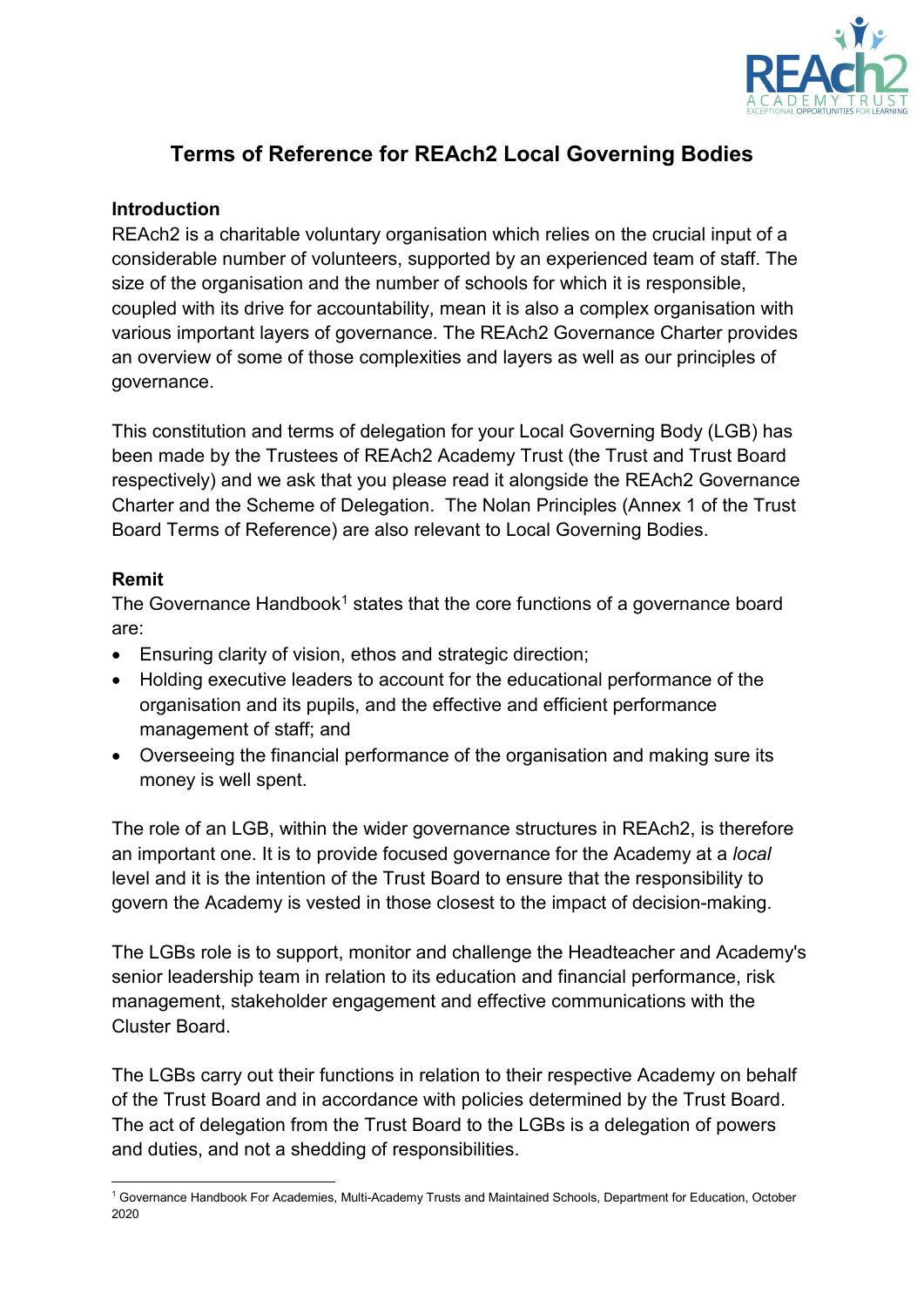#### **Intervention**

The LGB will work closely with the Cluster Board and the Executive Team and shall promptly implement any advice or recommendations made by the Cluster Board or the Executive Team in respect of standards and performance or risk, particularly where areas of weakness have been identified (either internally within the Trust or externally by the Regional Schools Commissioner or Ofsted).

The Trust Board reserves the right to review or remove any power or responsibility conferred on the LGB under this constitution and terms of reference, in particular, in circumstances where serious concerns in the running of the Academy are identified, including where:

- there are concerns about financial matters;
- there is insufficient progress being made against educational targets (including where intervention by the Secretary of State is being considered or carried out);
- there has been a breakdown in the way the Academy is managed or governed; or
- the safety of pupils or staff is threatened, including a breakdown of discipline.

Where necessary, the Trust Board will put in place, for an appropriate period of time, an intervention board whose responsibility it will be to address the areas of weakness.

### **Composition of Local Governing Bodies**

Each LGB comprises a maximum of twelve members (which we refer to as **Local Governors**), including:

- the Headteacher of the Academy ('ex officio' which means by dint of the position they hold);
- up to four members appointed by a designated Cluster Board Non-Executive (**Trust-appointed Governors**) – candidates for appointment cannot be staff of the Academy, any other REAch2 Academy or of the wider Trust;
- up to two elected parents or guardians of a pupil at the Academy (**Parent Local Governors**);
- up to two employees of the Academy, usually comprising one teacher and one non-teaching staff member, elected by employees of the Academy (**Staff Local Governors**);
- and up to three members co-opted by the Local Governors.

Each LGB shall have a Chair and a Vice-Chair.

The length of service of all Local Governors, including staff and parent governors shall be four years. Subject to remaining eligible to be a Local Governor, any Local Governor may be reappointed or re-elected at the end of his or her term.

Every person wishing to become a Local Governor will be required to sign a declaration of acceptance and of willingness to act as a Local Governor, in the form set out in Appendix 1 or as prescribed by the Trust Board from time to time, and shall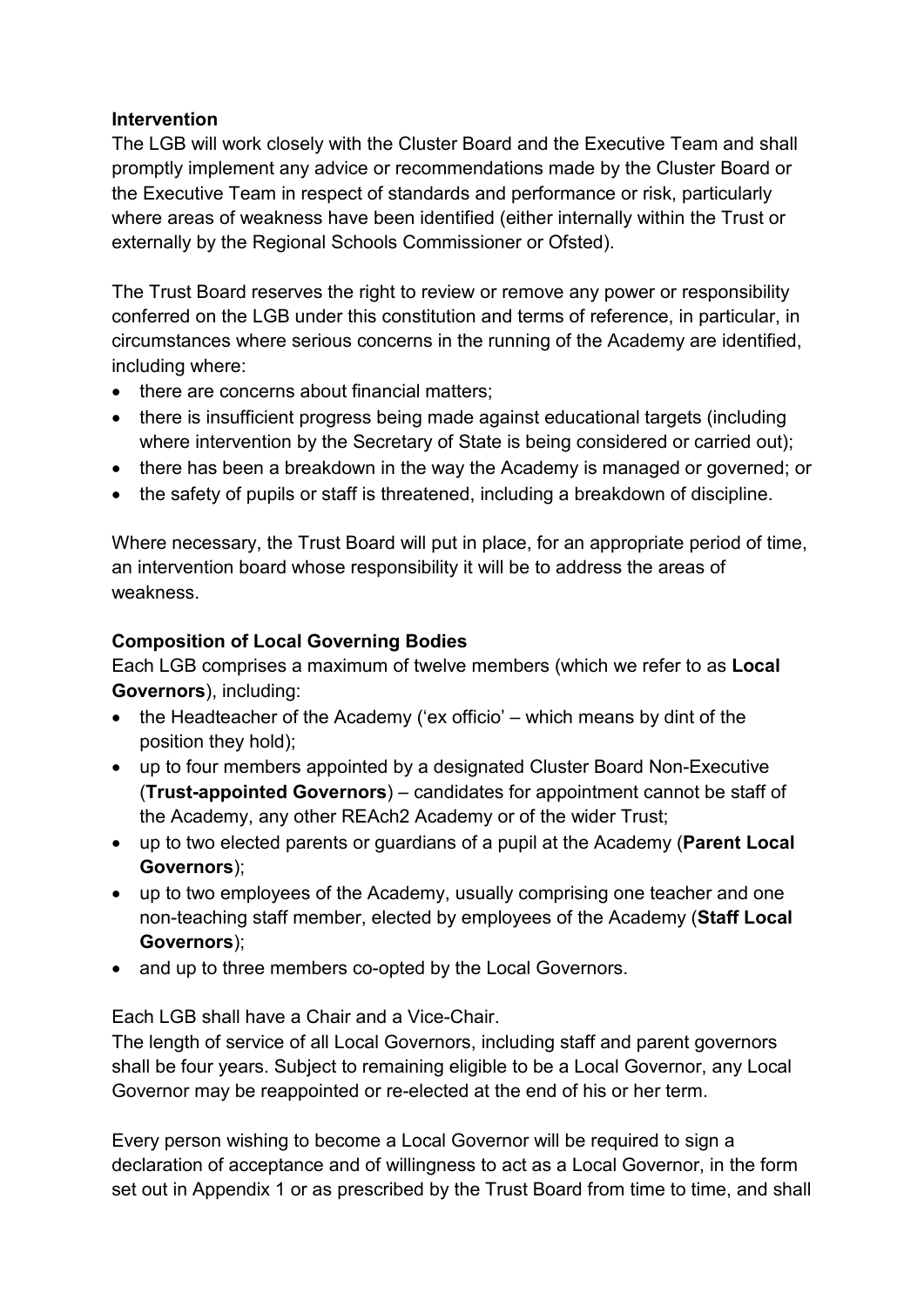make disclosures for the purposes of a criminal records check by the Disclosure and Barring Service.

With regard to St Mark's Church of England Primary Academy, foundation governors nominated by Southwark Diocesan Board of Education and notified as such to the Trust Board will form at least 50% of the members appointed by the Trust Board and the Incumbent will by virtue of their position be a member of the LGB.

### **Commitment of Local Governors**

Local Governors are asked to:

- abide by the Principles of Standards in Public Life (Nolan Principles) and the code of conduct for governors of the Academy
- prepare for and make an active contribution at meetings of the LGB;
- champion the Academy in the local community and during inspections by external agencies such as Ofsted;
- familiarise themselves with the Academy's and Trust's policies;
- visit the Academy both during school hours (with prior arrangement with the Headteacher) and for evening events to get to know the Academy and to be visible to the Academy community; and
- attend training sessions for Local Governors, where possible.

### **Stakeholder voices**

LGBs are expected to have regard to the voices of their various stakeholders (especially pupils, parents and staff) and to put in place arrangements to receive feedback and to respond appropriately. This includes engaging stakeholders through defined governance arrangements (including elected parent and staff governors on the LGBs) and more broadly.

Accessing and responding to pupils' collective concerns is an important part of the operations and governance of REAch2 academies. All schools have active Pupil Councils with representatives from each year group. Each LGB is expected to give due regard to issues that are raised though the Pupil Council and the management actions taken in response to the issues.

# **Appointment and particular responsibilities of Local Governors**

#### **a) Chair**

The Chair is appointed by the Local Governors. The term of office of the Chair is two years, but the Chair is eligible for reappointment at the end of that term. Staff local governors are not eligible to hold the position of Chair.

The Trust Board is entitled to remove the Chair from office at any time, although this would not necessarily affect the individual's position as a Local Governor.

The responsibilities of the Chair include the following:

• to chair meetings of the LGB;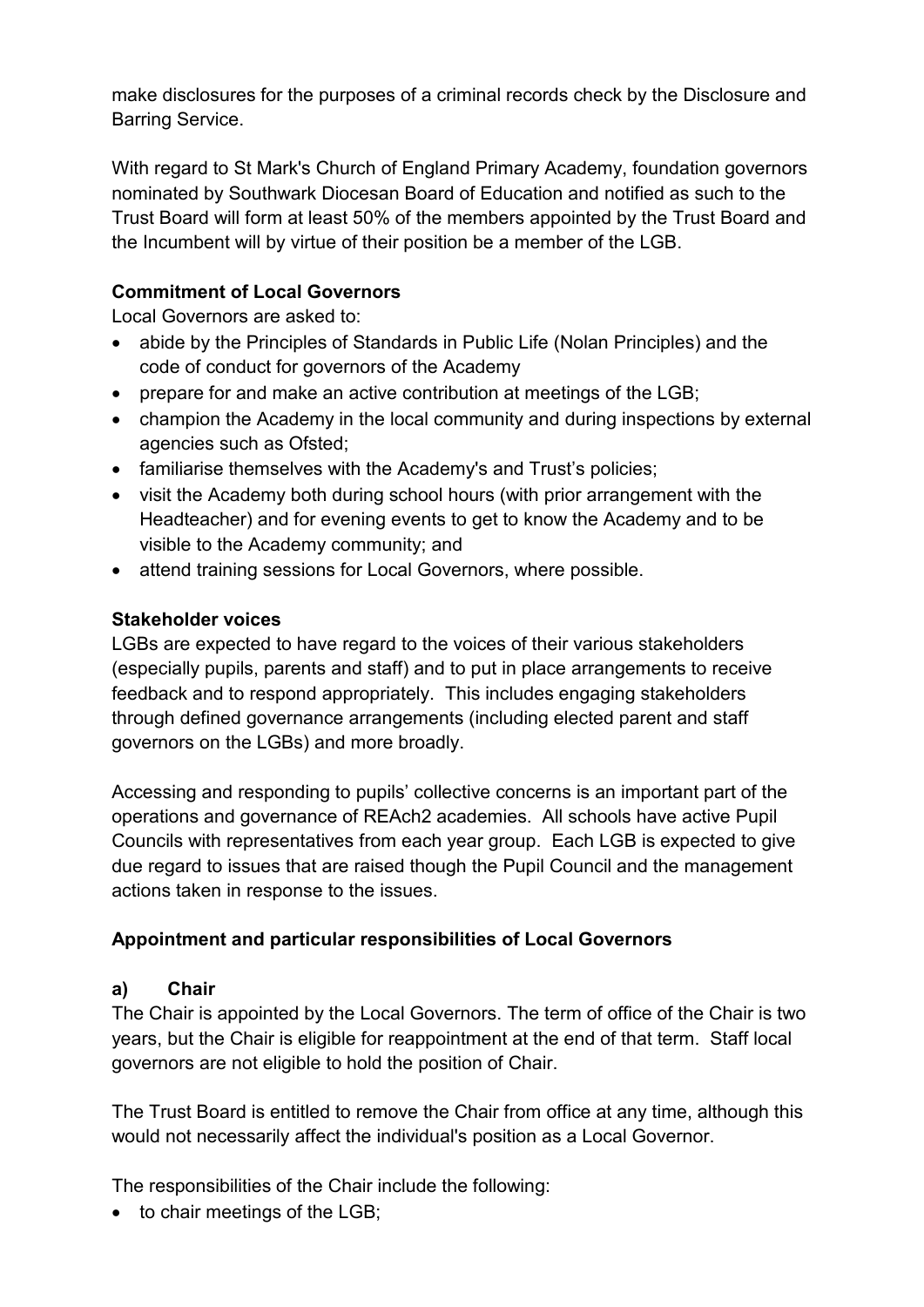- to set the agenda for meetings with the Headteacher and Vice-Chair;
- to report to the Cluster Board and the Trust Board in writing following any LGB meeting, if requested;
- to give an oral summary of the LGB's deliberations, if requested, at meetings of the Cluster Board and the Trust Board; and
- to attend and represent the governing board at the relevant Cluster Board meetings or send a designate.
- To participate, along with the Deputy Director of Education, in the performance management of the Headteacher.

In the event of a need to make genuinely urgent decisions between meetings on matters falling within the remit of the LGB, the Chair of the LGB (or the Vice-Chair of the LGB in his or her absence), in consultation with the Chair of the Cluster Board if necessary, shall take appropriate action on behalf of the LGB. The decisions taken and the reasons for urgency shall be explained fully at the next meeting of the Cluster Board and of the LGB.

### **b) Vice-Chair**

The Vice-Chair is appointed by the Local Governors. The term of office of the Vice-Chair is two years; the Vice-Chair is eligible for reappointment at the end of that term.

The Trust Board is entitled to remove the Vice-Chair from office at any time, although this would not necessarily affect the individual's position as a Local Governor.

The responsibilities of the Vice-Chair include the following:

- to deputise for the Chair in his or her absence;
- to set the agenda for meetings of the LGB with the Chair, if requested; and
- to deputise for the Chair and represent the governing board at the relevant Cluster Board meetings

In the absence of both the Chair and the Vice-Chair at a meeting, the LGB will elect a temporary chair from among their number.

#### **c) Staff Local Governors**

The teacher member of the LGB shall be elected by the teaching staff at the relevant Academy.

The non-teaching staff member of the LGB shall be elected by the non-teaching members of staff of the relevant Academy.

The responsibilities of the Staff Local Governors are to help reflect the interests and opinions of teaching and non-teaching staff at the Academy to the LGB and to act in concert with the other Local Governors in the best interests of the Academy.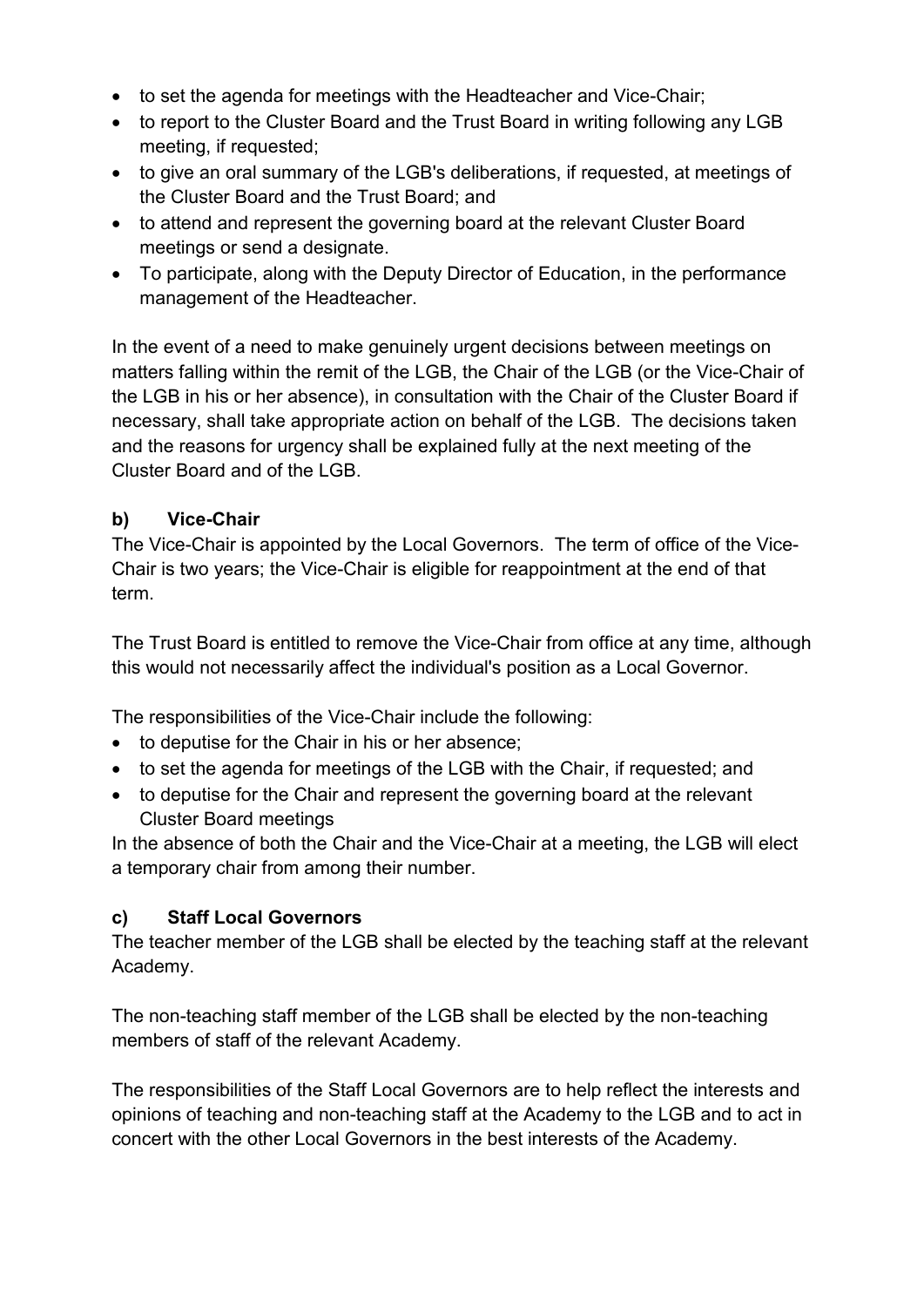# **d) Elected Parent Local Governors**

Parent Local Governors for each LGB shall be elected in accordance with the process set out below:

- When a vacancy arises, the LGB will write to all parents of pupils at the Academy seeking nominees for the vacancy. Nominees will be asked to provide a short statement about why they are interested in being a Parent Local Governor and their background and experience that makes them suitable for the role.
- In the event that the number of nominees equals or is less than the number of vacancies on the LGB, the LGB can choose to appoint all (or any) of those nominated.
- If there are more nominees than places available, the LGB will write to all parents of pupils at the Academy asking them to vote for their preferred candidate.

A Parent Local Governor should be a parent or carer of a registered pupil at the relevant Academy or where this is not reasonably practical, a person who is the parent of a child of compulsory school age.

The responsibilities of the Parent Local Governor are to help reflect the interests and opinions of the Parent Body of the Academy to the LGB and to act in concert with the other Local Governors in the best interests of the Academy.

# **e) Other responsibilities**

Each LGB shall appoint, from among its members, individuals with specific responsibilities which must include a Local Governor with responsibility for safeguarding. Areas for responsibility for other Local Governors can include:

- statutory grants (including pupil premium);
- health and safety;
- financial effectiveness:
- special educational needs and disability (SEND)
- curriculum planning and development.

Areas of responsibility can also be linked explicitly to priorities in the school development plan.

# **f) Clerk to the Local Governing Body**

The LGB shall appoint a Clerk who must not be a Local Governor. In the absence of the Clerk, the LGB shall elect a replacement for the meeting (who may be a Local Governor).

The responsibilities / functions of the Clerk to the LGB are as follows:

• convene meetings of the LGB including preparing and sending notices, agendas and papers for meetings as required via the Trusts chosen document sharing platform;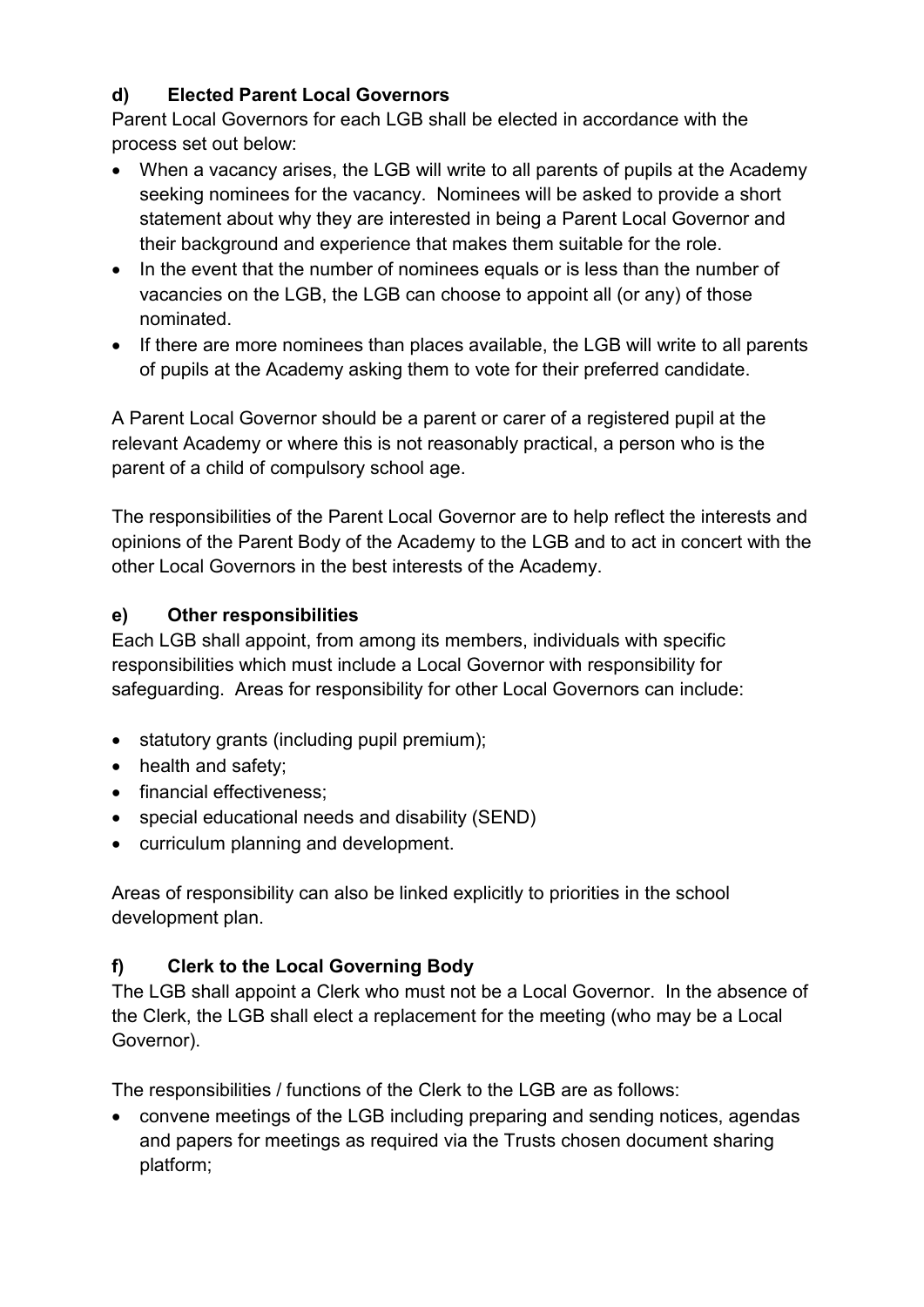- attend meetings of the LGB and ensure minutes are produced, as well as any related communications to the Cluster or Trust Board;
- provide advice and support to the LGB during meetings;
- maintain LGB records and documents on the Trust's chosen document sharing platform
- maintain the academy minute book
- maintain a register of any relevant personal or business interests of LGB members, and ensuring a summary is published on the Academy website;
- maintain a register of Local Governors' attendance at meetings and report on non-attendance to the LGB;
- report to the LGB as required on the discharge of the Clerk's functions; and
- perform such other functions as shall be determined by the LGB from time to time.

### **g) Ceasing to be a Local Governor**

A Local Governor's term of office will be terminated if:

- any event or circumstance occurs which would disqualify him or her from the office of Trustee under the Articles were he or she to hold such office;
- he or she has, without the consent of the LGB, failed to attend LGB meetings for a continuous period of six months, beginning with the date of the first such meeting he or she failed to attend and the Chair and the Vice Chair agree that the term of office should be terminated;
- he or she resigns from office by notice to the Trust;
- he or she is removed from office by the Trust Board.

# **Convening meetings of the Local Governing Body**

Meetings of the LGB will be held at least once each term.

The Clerk to the LGB shall give written notice of each meeting and circulate an agenda and any reports or other papers to be considered at the meeting at least seven clear days in advance of each meeting. However, where the Chair determines there are matters demanding urgent consideration, it shall be sufficient if the written notice of the meeting states that fact and the notice, copy of the agenda and other papers are given within such shorter period as the Chair directs.

Any two Local Governors may call a meeting by giving written notice to the Clerk, which includes a summary of the business they wish to carry out. It shall be the duty of the Clerk to convene a meeting as soon as reasonably practicable.

The Local Governors may invite persons who are not Local Governors (such as the Deputy Director of Education for the Cluster, members of the Cluster Board, a member of a committee, any employee, any pupil, any professional adviser and any experts pre-approved by the Cluster Board) to attend the whole or part of any meeting for purposes connected with the meeting.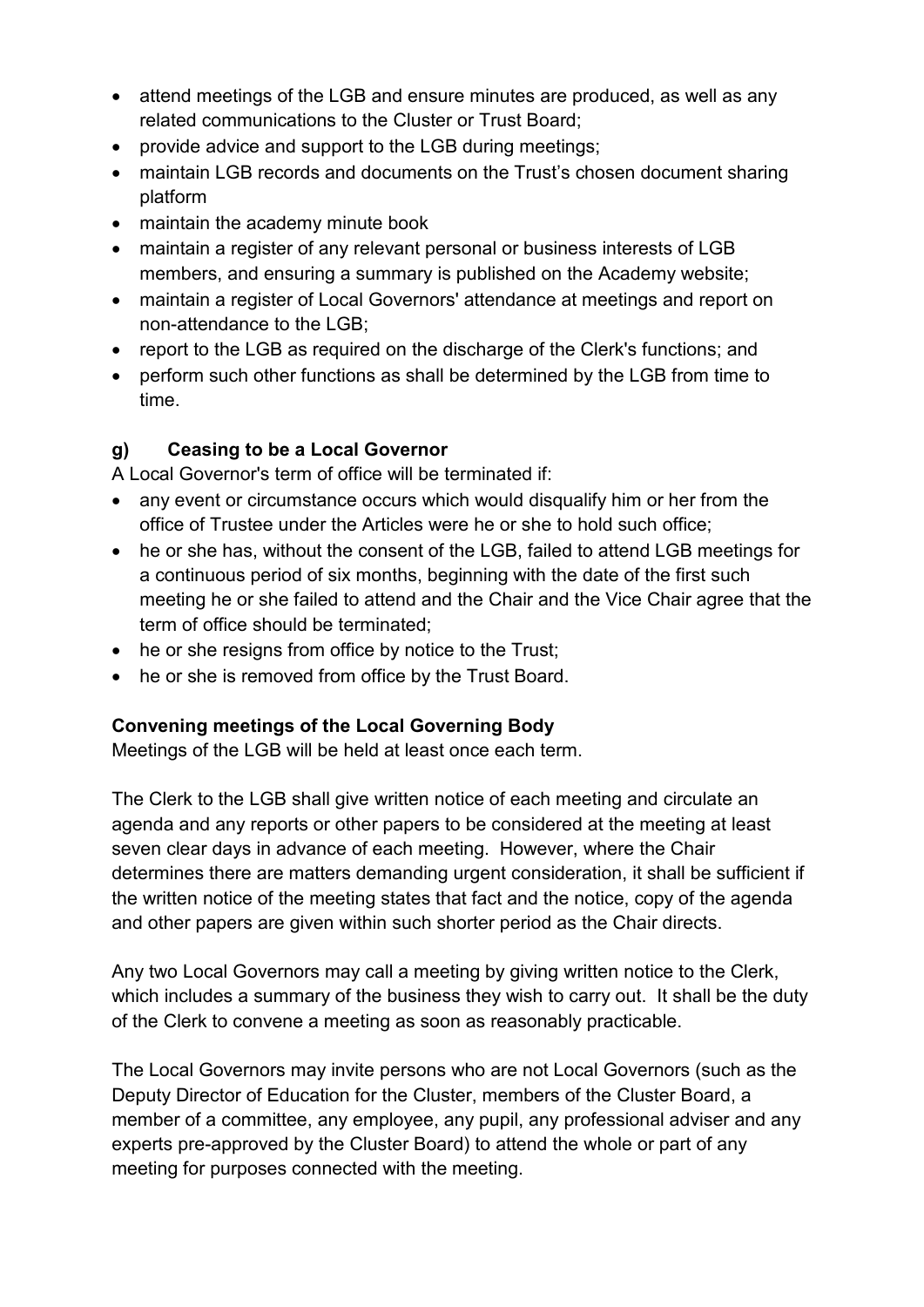The convening of a meeting and the proceedings conducted at meetings shall not be invalidated by reason of any individual not having received written notice of the meeting or a copy of the agenda.

#### **Voting at meetings of the Local Governing Body**

The quorum for meetings of the LGB and for any vote on a matter at such meetings is one half of the total number of Local Governors in office at that time (rounded up to the nearest whole number).

A meeting shall be terminated if the number of Local Governors present ceases to constitute a quorum. Where a meeting is not held or is terminated before all the matters specified as items of business on the agenda for the meeting have been disposed of, a further meeting shall be convened by the Clerk as soon as is reasonably practicable, but in any event within seven days of the date on which the meeting was originally to be held or was so terminated.

Any Local Governor shall be able to participate in, and be counted as present at for the purposes of the quorum, meetings by telephone or video or web conference provided that:

- he has given notice of his intention to do so detailing the telephone number on which he can be reached and/or appropriate details of the video conference suite from which he shall be taking part at the time of the meeting at least 48 hours before the meeting; and
- the LGB has access to the appropriate equipment;
- and provided that, if after all reasonable efforts it does not prove possible for that Local Governor to participate by telephone or video conference, the meeting may still proceed with its business provided it is otherwise quorate.

Every question to be decided upon at a meeting of the LGBs shall be determined by a majority of the votes of Local Governors present and voting on the question. Votes tendered by proxy shall not be counted.

Where there is an equal division of votes, the Chair has a casting vote.

The Local Governors may act notwithstanding any vacancies, but, if the number of Local Governors is less than the number fixed as the quorum, the continuing Local Governors may act only for the purpose of filling vacancies.

A resolution in writing, signed by all Local Governors entitled to receive notice of a meeting shall be valid and effective as if it had been passed at a meeting duly convened and held. Such a resolution may consist of several documents in the same form, each signed by one or more Local Governors and may include an electronic communication by or on behalf of the LGB indicating his or her agreement to the form of resolution providing that the Local Governor has previously notified the LGB in writing of the email address or addresses which the Local Governor will use.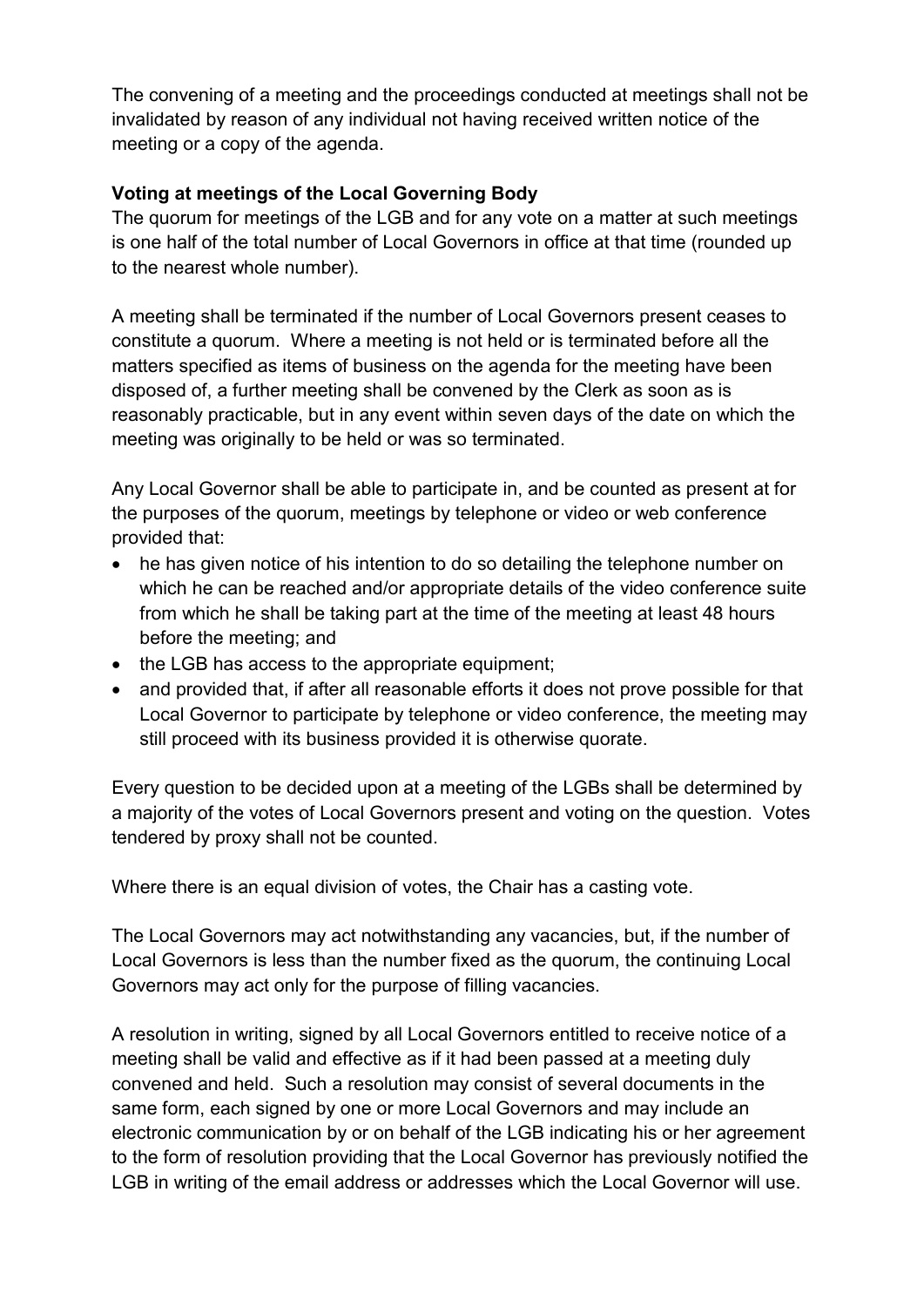### **Interests of Local Governors**

Local Governors shall complete a register of their relevant personal and business interests, which shall be reviewed annually and published in summary on the Academy's website.

Any Local Governor who has any duty or personal interest that conflicts or may conflict with his or her duties as a Local Governor shall:

- disclose that fact to the LGB as soon as he or she becomes aware of it. A Local Governor must absent himself or herself from any discussions of the LGB in which it is possible that a conflict will arise between his or her duty to act solely in the interests of the Academy and such duty or personal interest;
- withdraw from any meeting for that item unless expressly invited to remain in order to provide information;
- not be counted in the quorum for that part of any meeting; and
- withdraw during the vote and have no vote on the matter.

### **Committees of the Local Governing Body**

The LGB may establish committees to carry out certain functions of the LGB. The LGB must determine the constitution, membership and terms of reference of any committee it decides to establish and review them annually.

The establishment of any new committees, other than a regular two committee structure with remits on educational standards and finance/resources or temporary, ad hoc committees required to deal with specific issues, must be agreed in advance with the Cluster Board.

#### **Minutes**

Attendance at each LGB meeting, issues discussed and recommendations for decisions shall be recorded and the minutes signed by the Chair at the next meeting of the LGB. The written record (once approved by the Chair of the relevant LGB meeting) shall be forwarded by the Clerk to the LGB as soon as is reasonably practicable via the Trust's chosen document sharing platform, with notification of their publication being sent to the Deputy Director of Education, the Senior Governance Adviser, and the Chair of the Cluster Board (and/or whoever else they specify) via email.

#### **Delegation to the LGB**

The LGB shall have the roles set out in this section and any other role that the Trust Board agree shall be carried out by the LGB and that is communicated in writing to the Chair of the LGB.

#### **a) General**

The governance of the Academy is delegated to the LGB who may exercise the powers of the Trust in so far as they relate to the Academy, subject to:

• any restrictions in the Companies Act which requires a decision of the Members or the Trust Board;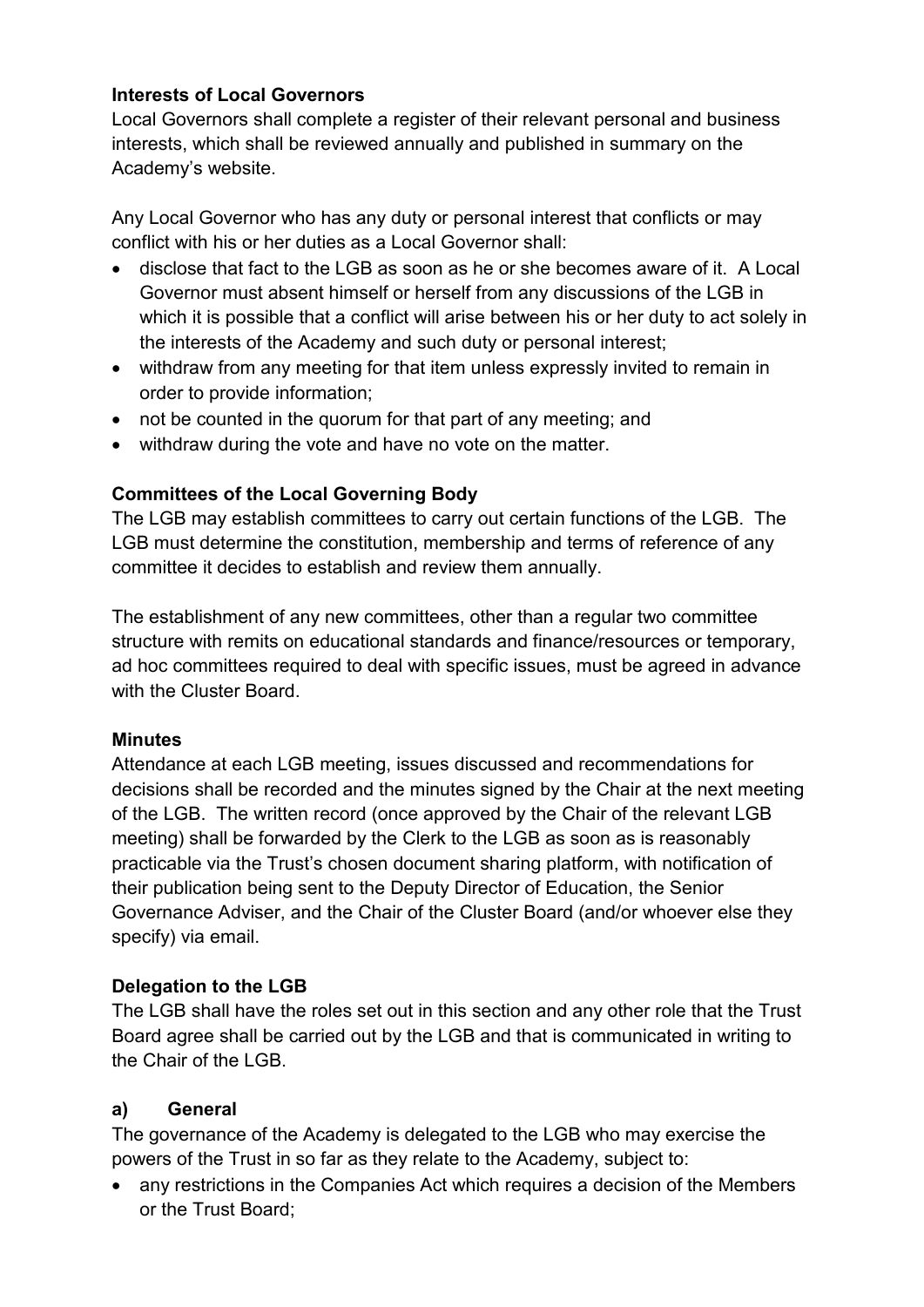- the Articles;
- policies and procedures set by the Trust Board;
- a specific decision of the Trust Board;
- paragraphs b) to d) below; and
- the reserved matters.

The Trust Board, Cluster Board and the LGB acknowledge that they each play a crucial role in the governance of the Academy and commit to working together in the best interests of the Trust and the Academies. They also acknowledge that the duties and responsibilities in relation to the operation of the Trust sit with the Trust Board and as such the Trust Board is entitled:

- to overrule a decision of the LGB; and/ or
- to remove delegated powers from an LGB

if (in their reasonable opinion) they consider it to be in the best interests of the Academy or the wider Academy Trust.

#### **b) Decision Making**

The relationship between the Trust Board, the Cluster Board and the LGB is underpinned by the principles that there should be no duplication of governance and governance should be as close to the point of impact of decision-making as possible.

The Scheme of Delegation which provides further clarity as to who the decision makers are for different levels of decisions should be read alongside the REAch2 Governance Charter and this Constitution and Terms of Reference.

#### **c) Financial matters**

The LGB shall receive and review the three year rolling budget prepared by the Academy's Headteacher and senior leadership team and submit the budget to the Cluster Board for recommendation in accordance with the timeline specified by the Trust Board.

Subject to the paragraph below, the LGB shall have the power to expend funds of the Trust Board which relate to the Academy as it considers in the best interests of the Academy and in accordance with the Finance Manual and the Procurement Policy. The LGB shall have regard to:

- the Objects of the Trust and the restrictions attached to any grant funding;
- the Academy's developmental priorities as set out in the Academy Development Plan; and
- financial sustainability.

In line with their duties and responsibilities as trustees and directors, the Trustees shall be entitled to determine that a proportion of the budget in respect of the Academy be held centrally for the following reasons:

- to be allocated to the provision of central services received by the Academy;
- in pursuance of the Academy Trust's reserve policy; and/ or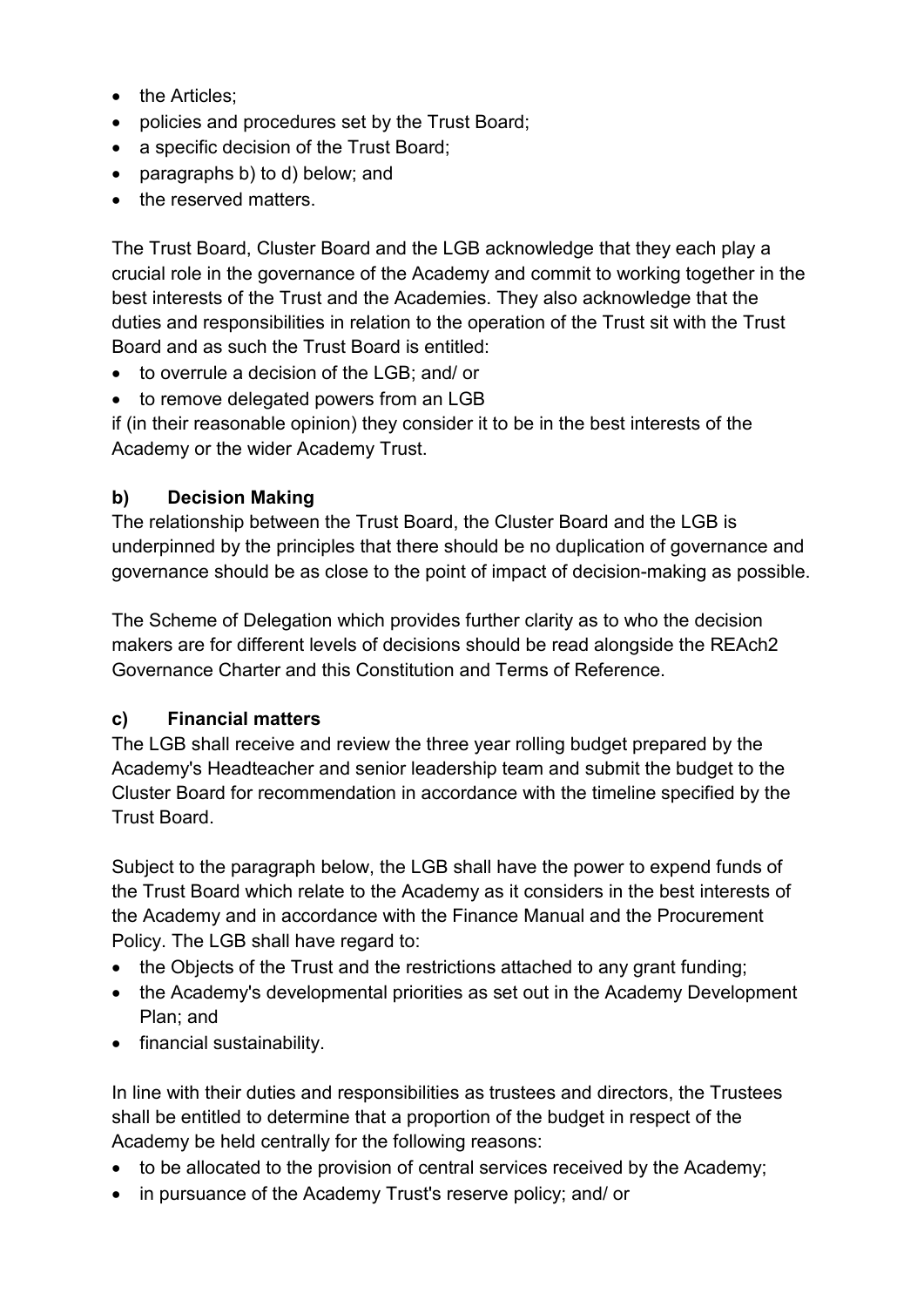• as otherwise may be determined by the Trustees acting reasonably and in the best interests of the Academy Trust.

# **d) Contractual authority**

The LGB is authorised to enter into a contract on behalf of the Trust in so far as it relates to the Academy provided that:

- the contract does not exceed the value specified in the Finance Manual from time to time;
- the contract has been procured in compliance with the Trust's procurement policy and in accordance with the Academies Financial Handbook;
- consideration is given as to whether the contract constitutes a 'related party transaction'; and
- the contract does not relate to the following services:
	- $\circ$  HR:
	- o payroll;
	- o accountancy;
	- o audit;
	- o education inspection;
	- o leadership and CPD;
	- o energy supplier and energy management;
	- o financial management systems;
	- o management information systems;
	- o ICT systems and ICT hardware supplier contracts;
	- o telecommunication systems;
	- o stationery and consumables supplier contracts;
	- o catering contracts;
	- o cleaning contracts;
	- o facilities management;
	- o capital works; and
	- o health and safety management systems,

unless:

- a) in the case of leadership and CPD support, it complements rather than duplicates the Trust offer or, in any other service area, the Cluster Business Manager has been consulted; or
- b) the contract is of a low value and short term (in the view of the LGB acting reasonably).

# **Key functions of the LGB**

The LGB is asked to carry out the following functions:

# **a) Governance**

- To champion the REAch2 vision and values in the Academy and to ensure the spiritual wellbeing of the pupils
- To determine the educational character, mission and ethos of the Academy reflecting the wider character, mission and ethos of the Trust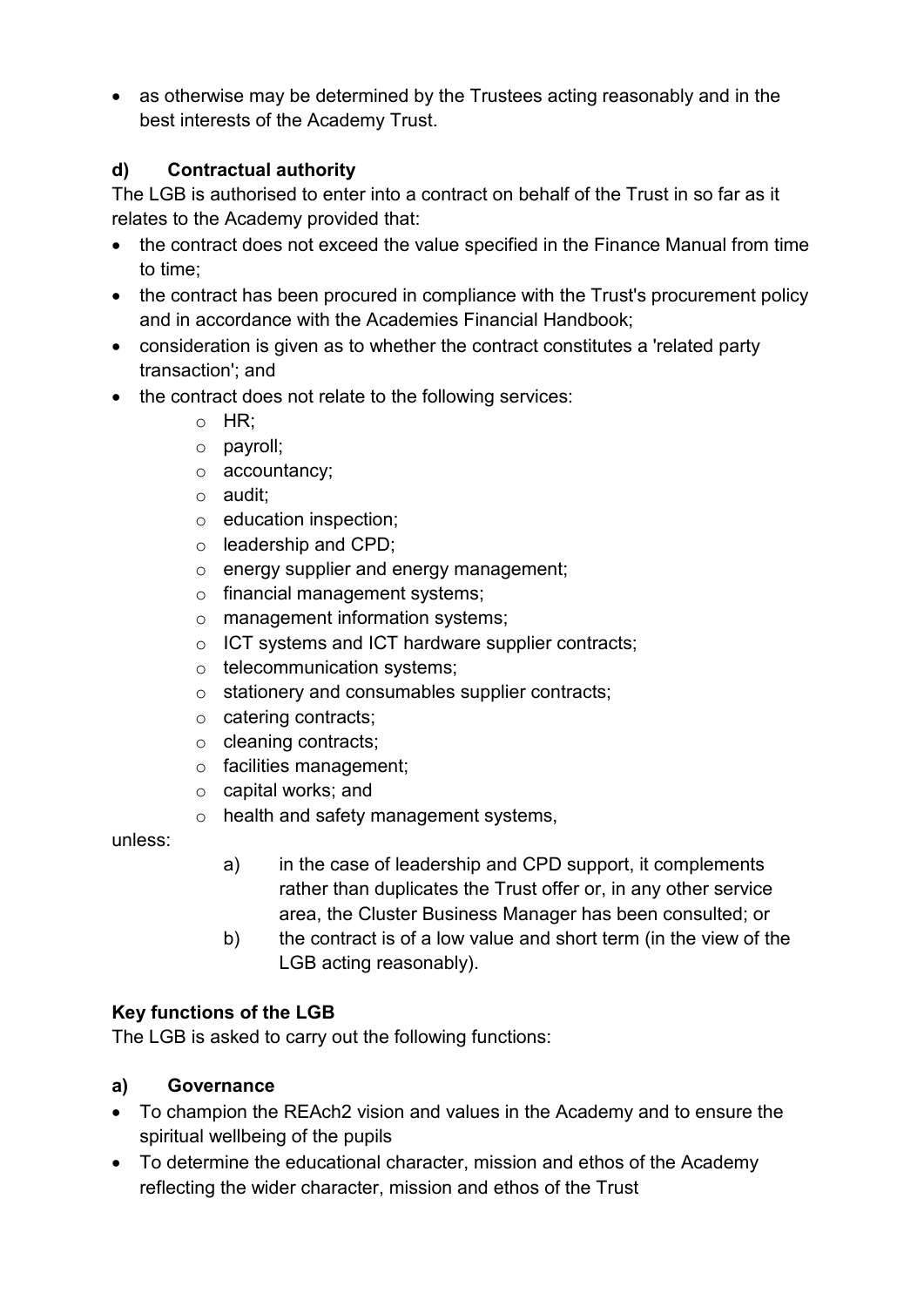- To ensure that the school has a medium to long-term vision for its future, which complements the long-term vision of the Trust, and a robust strategy for achieving it
- To appoint (and remove) from its number, the Chair, Vice-Chair and to allocate specific responsibilities to Local Governors from areas such as curriculum, special educational needs and disabilities, safeguarding, statutory grants (including pupil premium), health and safety and financial matters.
- To appoint a Clerk
- To review, amend and scrutinise the implementation of the policies of the Academy (in line with any Trust prescribed policy).
- To implement a means whereby the Academy can receive and react to pupil, parental and staff feedback.
- To establish and maintain a relationship with the members of the local community.

# **b) Finance and contracts**

- To appoint a Local Governor responsible for Finance
- To recommend the annual budget for the Academy for submission to the Cluster Board
- To monitor the Academy's delegated budget and ensure that any variances are reported to the Cluster Board
- To monitor income, expenditure and cash flow of the Academy
- To ensure proper financial controls are in place at the Academy
- To maintain a register of LGB members' business and personal interests
- To ensure provision of free school meals to those pupils meeting the criteria
- To enter into contracts up to the limits of delegation and within an agreed budget
- To support the Trust Board in its monitoring and evaluation of the delivery of any central services/functions provided/procured by the Academy Trust.

# **c) Curriculum and standards**

- To approve the curriculum proposed by the Headteacher (to the extent that it is consistent with the Trust-wide policy)
- To ensure effective processes are in place for monitoring the quality assurance of teaching and learning, the curriculum, inclusion and the sharing of good practice across the Academy and the cluster.
- To monitor the KPI figures reported from the Headteacher relating to standards
- To develop, monitor and approve the Academy Development Plan in tandem with the Self-Evaluation Form.

# **d) SEN**

- To appoint a Local Governor responsible for SEND and inclusion
- To review and maintain the Academy's SEND policy consistent with any Trustwide policy
- To provide oversight of the implementation of the policy within the Academy and compliance with the Equalities Act requirements.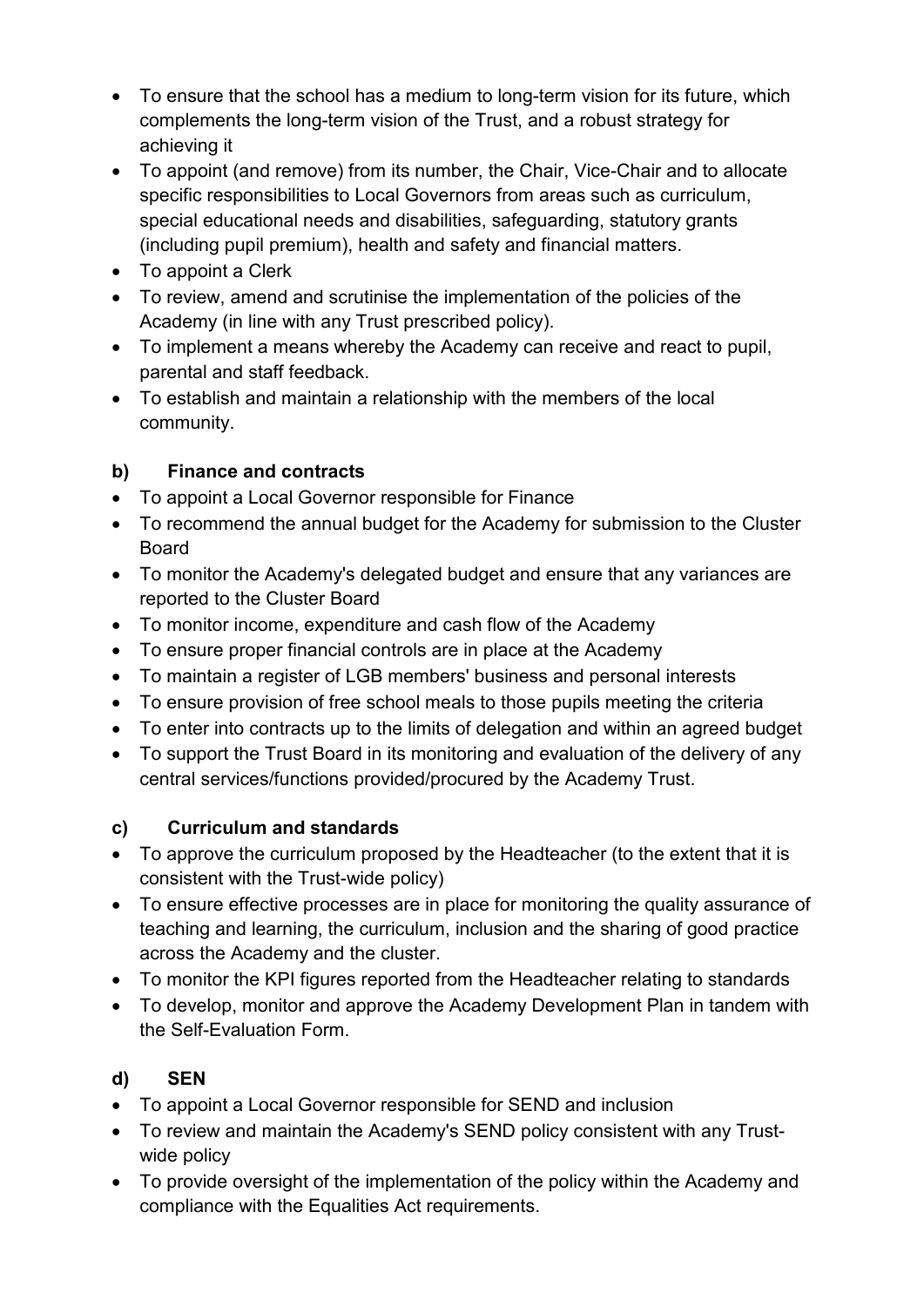# **e) Safeguarding**

- To appoint a designated governor for safeguarding
- To adopt the REAch2 Safeguarding and Child Protection Policy for the Academy and monitor/ensure its implementation
- To see assurance that the single central record is completed according to Trust policy and legal requirements.

# **f) Behaviour**

- To review and maintain a behaviour policy for the Academy (in line with any Trust prescribed policy).
- To convene a committee to review the exclusion of a pupil by the Headteacher.

# **g) Admissions**

- To undertake consultation, publish admissions and determine arrangements consistent with the REAch2 admissions policy, as required in accordance with the School Admissions and Appeals Codes.
- To make arrangements for determining admissions and hearing admission appeals.
- To ensure effective arrangements are in place for pupil recruitment.
- To contribute to the development of the Academy prospectus.

# **h) Pupil related matters**

- To review attendance and pupil absences (as part of the KPI report)
- To appoint a Local Governor responsible for statutory grants including pupil premium
- To monitor the impact of the pupil premium in the Academy
- To monitor the impact of other ring fenced grants such as the Sports Premium.
- To adopt the REAch2 Academy Complaints policy
- To hear complaints at the relevant stage
- To ensure effective arrangements are in place for pupil support and representation at the Academy
- To support the Trust and the Headteacher in the extended school provision in the Academy.

# **i) Staffing**

- To participate in the process to appoint the Headteacher as requested by the REAch2 Executive Team (acting with the delegated authority of the Trust Board).
- For the Chair of the LGB to take part in the performance management of the Headteacher
- To support the Headteacher in the development and review (from time to time) of an appropriate staffing structure for the Academy and for the appointment of Academy staff to ensure that the Academy is fully staffed in accordance with that structure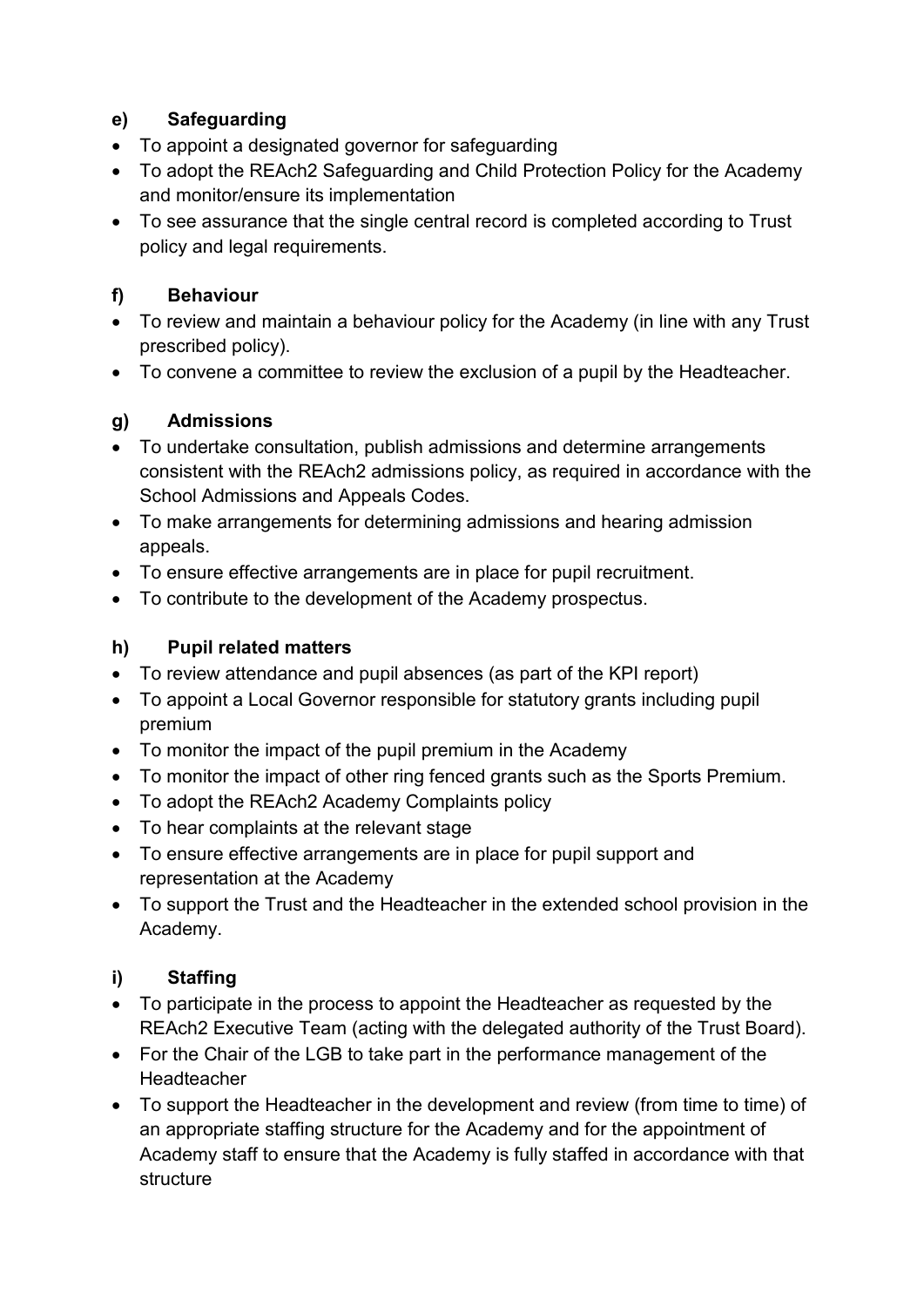- To ensure that the Trust's policies on all HR matters are implemented in the Academy
- To monitor the implementation of the Trust's policies at the Academy for HR matters including the appointment, induction and performance management of staff, pay review process and procedures for dealing with disciplinary matters, grievances and dismissal.

# **j) Information management and communication**

- To ensure the effective implementation of the data protection policies and procedures in the Academy.
- To ensure systems are in place in line with the Trust's strategy at the Academy for effective communication with pupil, parents or carers, staff and the wider community including the support of a local parent teacher association (if established).

# **k) Health, safety, risk and estates**

- To appoint a Local Governor responsible for health and safety
- To review the risk register of the Academy and prepare the Risk report for the Cluster Board
- To adopt a health and safety policy for the Academy (in line with the Trust-wide policy)
- To review the implementation of the above policy and ensure that appropriate risk assessments are being carried out in the Academy
- To conduct site inspections to review any health and safety issues and the security of premises and equipment

#### **Alterations**

This constitution and these terms of reference may be altered by a majority resolution of the Trust Board.

#### **Circulation list**

This constitution and these terms of reference shall be circulated to the Trust Board, the Cluster Boards, all Local Governors, the Clerk to the LGB, and others at the discretion of the Chair of the Trust Board or the Chair of an LGB. This constitution and these terms of reference were approved and adopted by a resolution of the Trust Board.